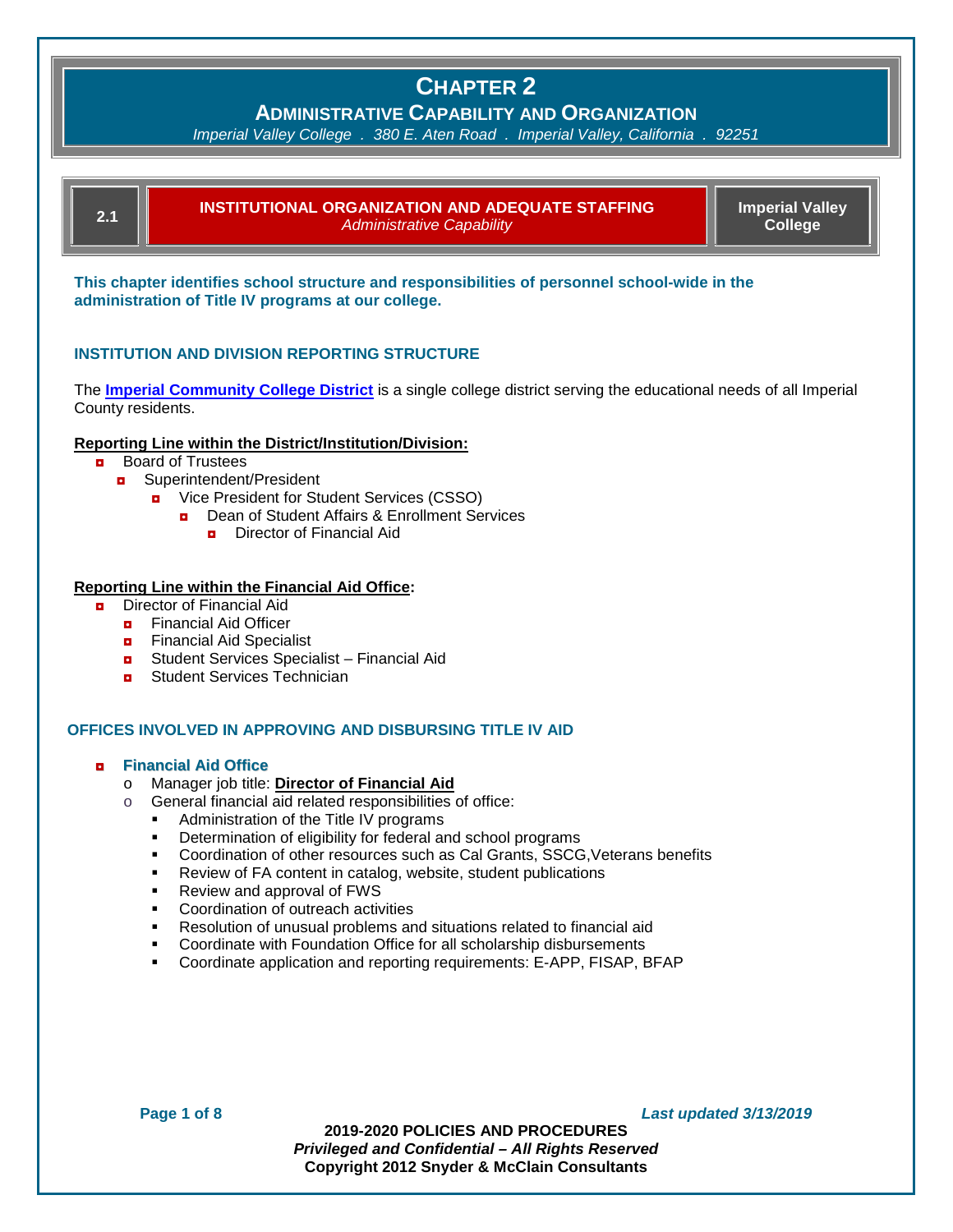## **ADMINISTRATIVE CAPABILITY AND ORGANIZATION**

*Imperial Valley College . 380 E. Aten Road . Imperial Valley, California . 92251*

#### ◘ **Fiscal Office: Fiscal Services Office**

- o Manager job title: Director of Fiscal Services<br>
o General financial aid related responsibilities o
- General financial aid related responsibilities of office:
	- Disburse financial aid to students, including the application of aid to student accounts to pay outstanding school costs with remainder of funds disbursed to students
	- Generate financial aid checks for students.
	- Financial recordkeeping and reconciliation of funds coordinated monthly with Financial Aid
	- **Draw down financial aid funds.**
	- **Draw down of administrative allowance funds**
	- Maintain fiscal records of Title IV accounts.
	- **Process payroll for Federal Workstudy Students**
	- Deliver paper checks to students having mail delivery concerns
	- **Provide tuition refunds for students who drop classes.**

### ◘ **Admissions: Admissions & Records Office**

- o Manager job title: Director of Admissions and Records<br>
o General financial aid related responsibilities of office:
	- General financial aid related responsibilities of office:
		- Coordinate with financial aid to verify admission status for aid applicants
		- **Document AB 540 students for residency status**
		- Provide enrollment status confirmation; except SSCR is done by District's IT Office.
		- Coordinate determination of non-resident status.
		- **Provide completion rates**

### ◘ **Registrar: Admissions & Records Office**

- Manager job title: Director of Admissions and Records<br>○ General financial aid related responsibilities of office:
	- General financial aid related responsibilities of office:
		- Verification of enrollment
		- Loan deferment completion
		- **Provide the "F" grade data based on last date of attendance**
		- **Grade and withdrawal posting**
		- Coordinate with financial aid for Academic Status monitoring.

**Page 2 of 8** *Last updated 3/13/2019*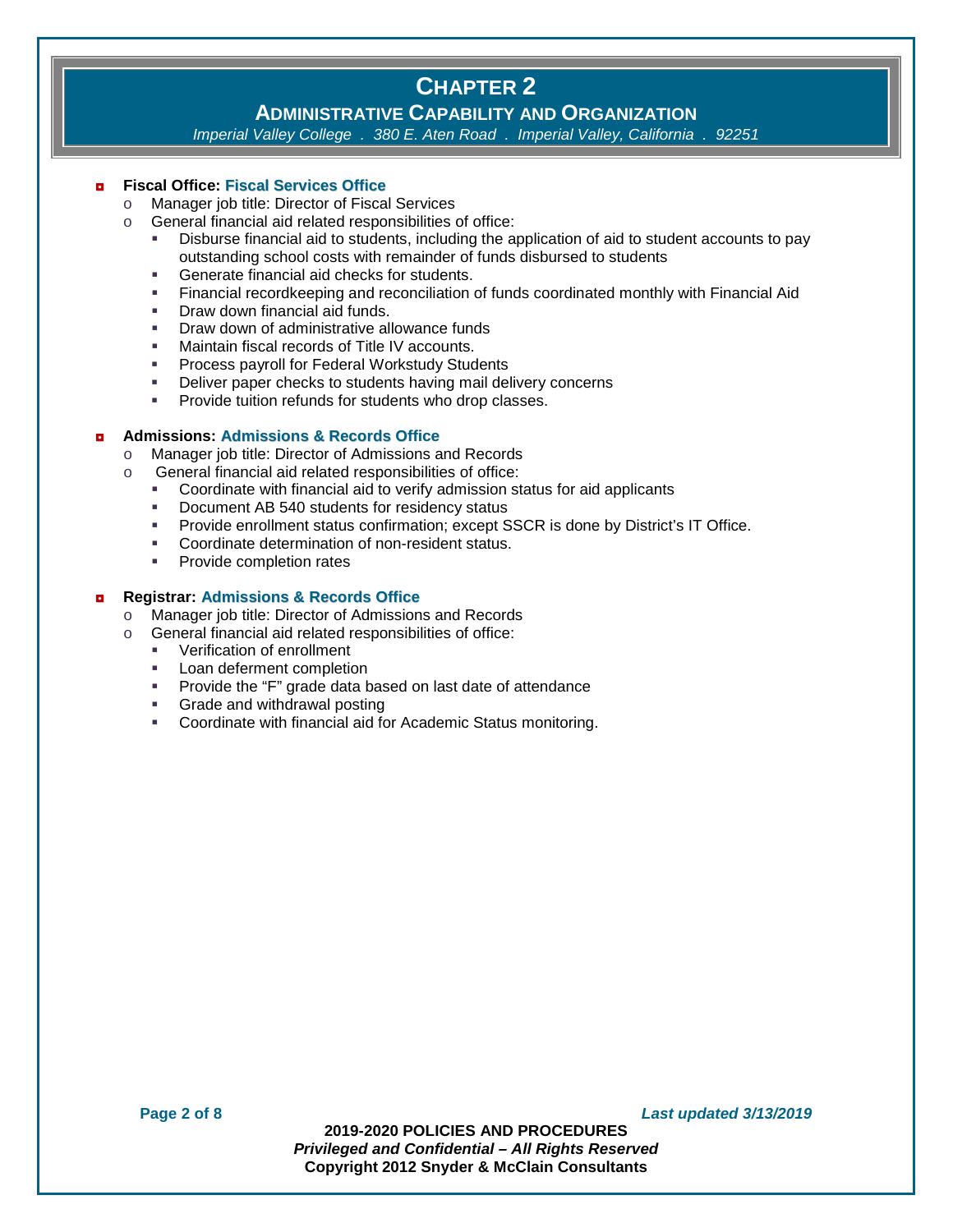**ADMINISTRATIVE CAPABILITY AND ORGANIZATION**

*Imperial Valley College . 380 E. Aten Road . Imperial Valley, California . 92251*

| 2.2 | <b>SEPARATION OF DUTIES</b><br>FINANCIAL AID OFFICE & FISCAL OFFICE !<br><b>Administrative Capability</b> | <b>Imperial Valley</b><br>College |
|-----|-----------------------------------------------------------------------------------------------------------|-----------------------------------|
|     |                                                                                                           |                                   |

**The administration of financial aid programs must be divided between the Financial Aid Office and the Fiscal Office.**

#### **ADEQUATE CHECKS AND BALANCES**

**Our school maintains a separation of functions as outlined in [668.16\(c\).](http://www.ecfr.gov/cgi-bin/text-idx?SID=3c6e5dac3cdfc3903c17feb19c4870c8&mc=true&node=se34.3.668_116&rgn=div8)** The functions of authorizing payments and disbursing or delivering funds are divided so that no office has responsibility for both functions with respect to any particular student aided under the programs**.**

**TITLE IV FINANCIAL AID ADMINISTRATION AT IVC IS DIVIDED AS DESCRIBED BELOW**.

#### **FINANCIAL AID OFFICE**

#### **AREAS OF RESPONSIBILITY**

- ◘ Administration of the federal financial aid programs, coordination of those programs to ensure the student's need is not exceeded, authorizing payment, manage all scholarship programs
- ◘ **Financial Aid Office hours:**  $\circ$  Monday - Friday: 8:00 a.m. to 5:00 p.m.

#### **FISCAL SERVICES OFFICE**

#### **AREAS OF RESPONSIBILITY**

- **<u>n</u>** Maintain budget
- **D** Process payroll for FWS
- ◘ Disburse/deliver Title IV funds, maintain records of Title IV fund accounts, reconcile accounts monthly, annual reporting through FISAP
- ◘ **Fiscal Services hours:**
	- **n** Monday Friday: 8:00 a.m. to  $5:00$  p.m.

**Page 3 of 8** *Last updated 3/13/2019*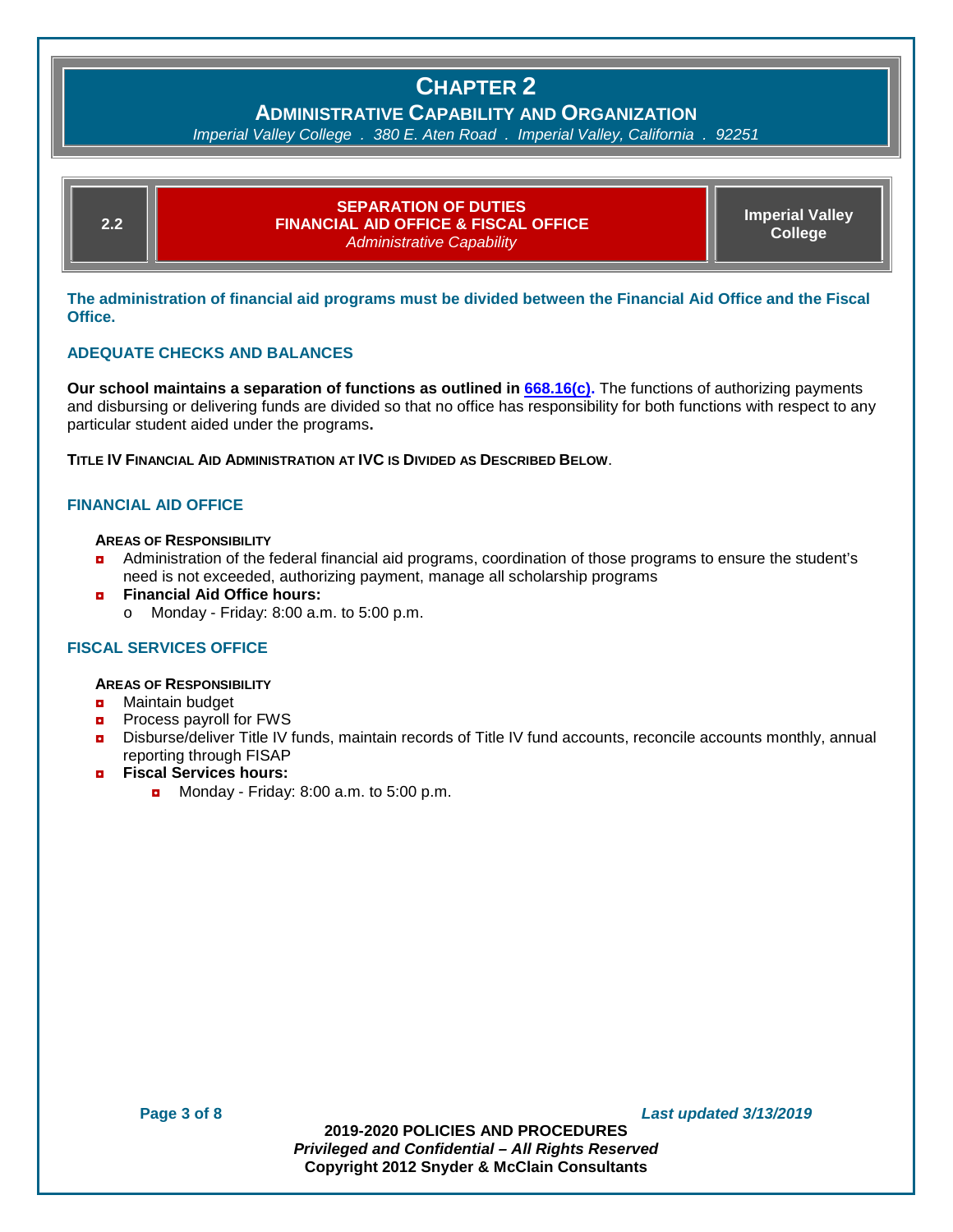### **ADMINISTRATIVE CAPABILITY AND ORGANIZATION**

*Imperial Valley College . 380 E. Aten Road . Imperial Valley, California . 92251*

| <b>RECORDS MANAGEMENT</b>        | <b>Imperial Valley</b> |
|----------------------------------|------------------------|
| <b>Administrative Capability</b> | College <sup>1</sup>   |

**The college maintains records to support its administration of the Title IV programs in accordance with all applicable requirements.** 

### **RECORDS MAINTENANCE**

- Financial records reflect each HEA, Title IV program transaction, separate from other school financial activities.
- The responsible administrator in the office maintaining the records should be aware of all applicable record retention requirements.
- ◘ **Imperial Valley College maintains all required records in retrievable formats as required by the Secretary.** 
	- o Electronic records, such as ISIR, are maintained as part of regular system back-up.<br>
	o Documents received in paper format are scanned and indexed to the individual stud
	- Documents received in paper format are scanned and indexed to the individual student record in the institutional computer information system.

#### ◘ **Our procedures ensure that we meet the record retention requirements.**

o Records are maintained for a minimum of 3 years in accordance with **[668.24\(e\)](http://www.ecfr.gov/cgi-bin/text-idx?SID=3c6e5dac3cdfc3903c17feb19c4870c8&mc=true&node=se34.3.668_124&rgn=div8)**

#### **AUDIT AND PROGRAM REVIEW PROCESS**

- **n** Imperial Valley College cooperates with reviews, audits, investigations, or program reviews authorized by law. o Annual audit review is coordinated by the Director of Fiscal Services
	- o CSAC Cal Grant review is coordinated by the Director of Financial Aid.

#### **Self-Evaluation Process**

◘ The financial aid office reviews all processes as part of the new financial aid award year setup annually.

**Page 4 of 8** *Last updated 3/13/2019*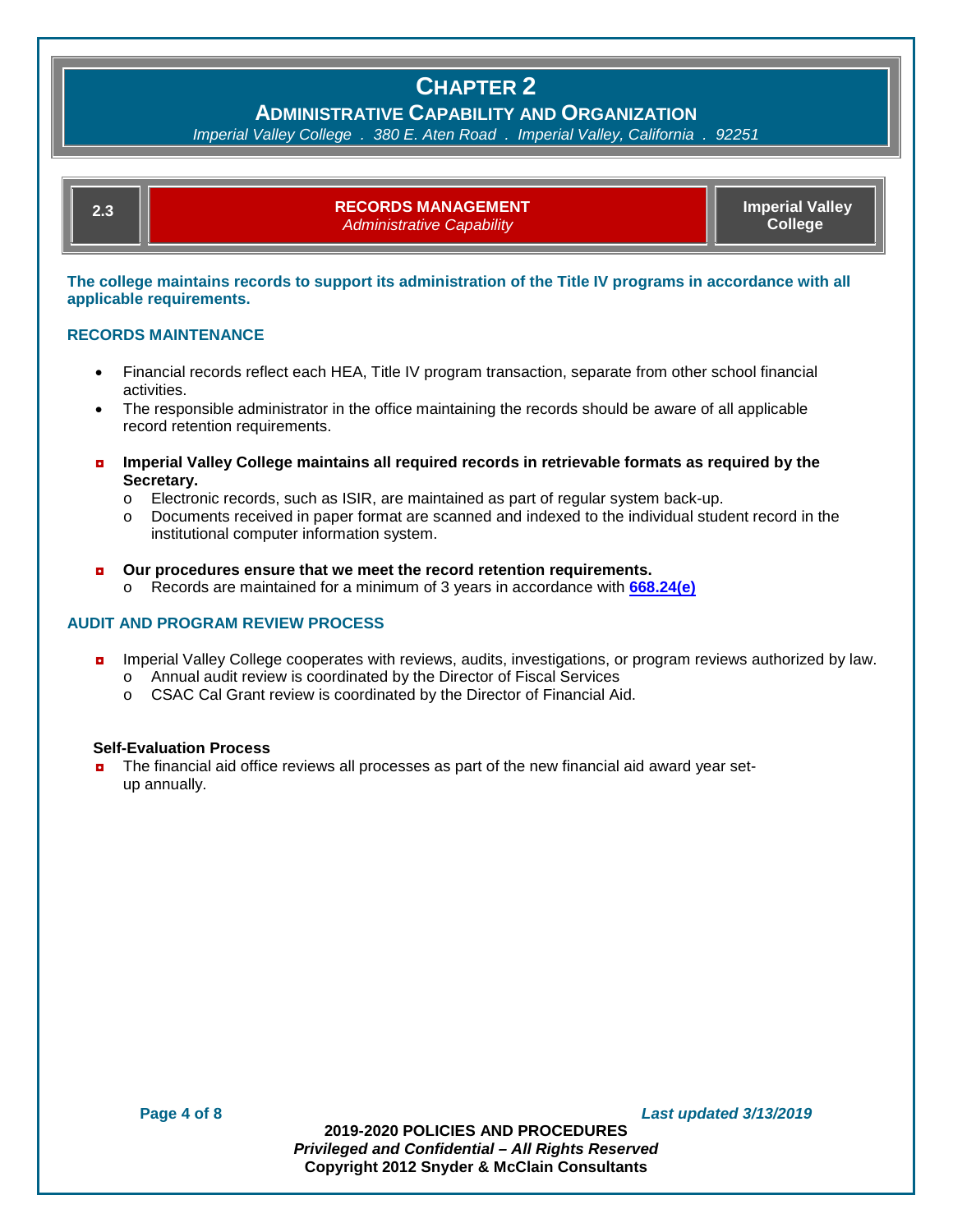**ADMINISTRATIVE CAPABILITY AND ORGANIZATION**

*Imperial Valley College . 380 E. Aten Road . Imperial Valley, California . 92251*

| 2.4 | <b>AUTOMATION - ELECTRONIC PROCESSES</b><br><b>Administrative Capability</b> | <b>Imperial Valley</b><br>College <sup>1</sup> |
|-----|------------------------------------------------------------------------------|------------------------------------------------|
|     |                                                                              |                                                |

**This section summarizes automation support used by our college for the administration of Title IV programs.**

#### **SOFTWARE**

- ◘ **Type of software application used by our Financial Aid Office:** 
	- o EdConnect
	- o Banner
	- o Campus Logic
- ◘ **Type of software application used by the Business Office:**
	- o Banner
- ◘ **Our process for how ISIR records are received through FAA Access to CPS online is:**
	- o ISIR records are received via EdConnect

#### ◘ **How that data is entered into our computer system:**

- o ISIR records received via EdConnect are loaded into the Banner system through a series of batch processes
- o CAL ISIR records are received via WEBGRANTs and are loaded into the Banner system through a series of batch processes
- o Both ISIR record types are then imported to Campus Logic

#### **AUTOMATED SYSTEMS**

#### ◘ **System for Reviewing Files:**

- o School sets criteria annually and system evaluates.
- $\circ$  Campus Logic generates a workflow process for files that are ready for review and verification.<br>  $\circ$  Banner also produces an output report that identifies other records that are ready for review
- Banner also produces an output report that identifies other records that are ready for review

#### ◘ **System for Requesting Verification Documents:**

- o Banner and Campus Logic programs docs needed based on data transfer and comment codes from ISIR.
- o Staff can add notes on other missing requirements that can be seen real time by students.
- o Banner provides 2 follow-up requests sent to student email monthly.
- o Campus Logic provides emails and texts (for students who opt in) at regularly scheduled intervals.

#### ◘ **System for Budget Construction:**

- o Automatic generation based on identified budget type from application
- o Can be updated individually by staff on a case by case basis

#### ◘ **System for Packaging:**

- o We set a program hierarchy for funding to need.
- o System packages until student need is met and specified program funding levels are met.

#### **Page 5 of 8** *Last updated 3/13/2019*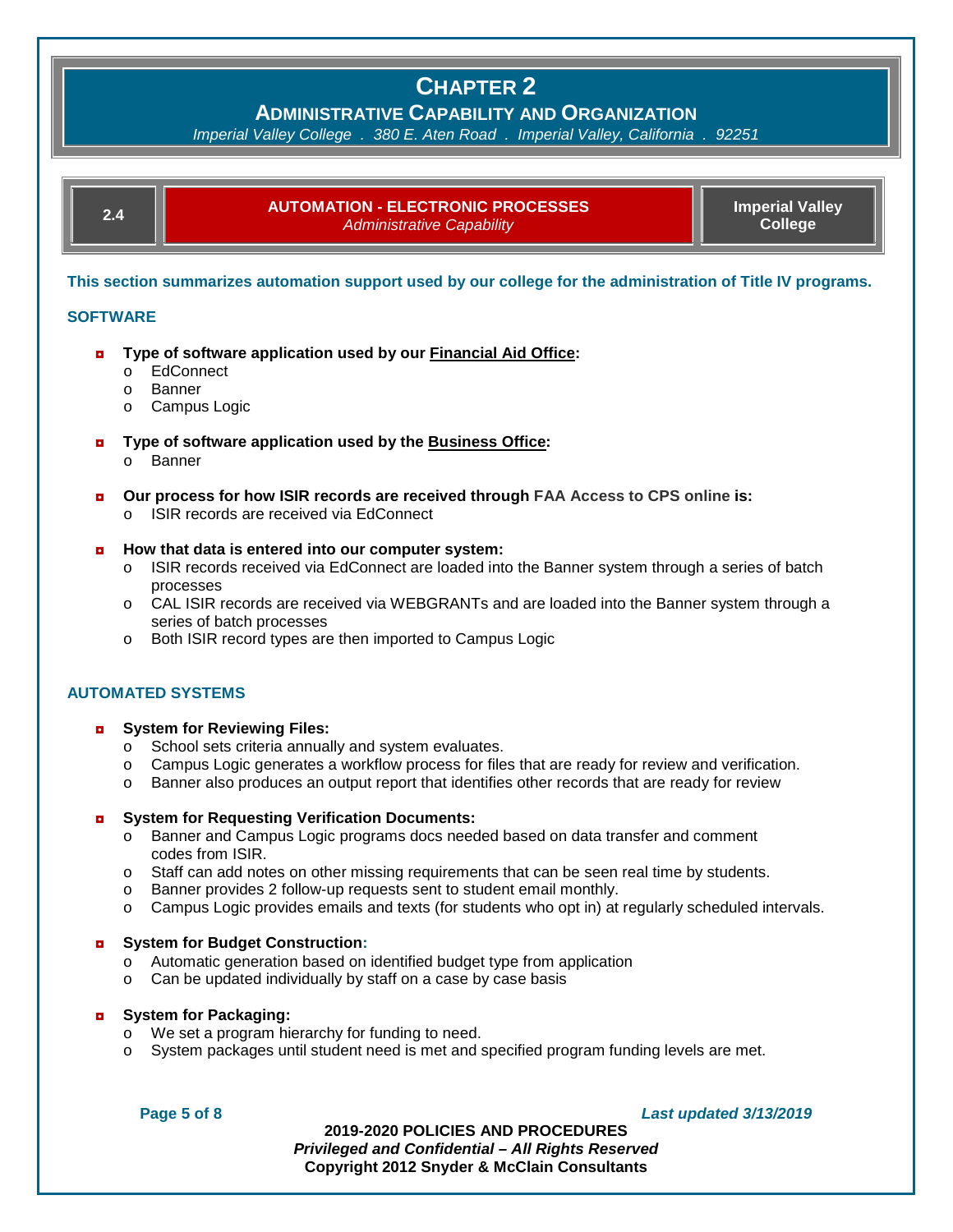## **ADMINISTRATIVE CAPABILITY AND ORGANIZATION**

*Imperial Valley College . 380 E. Aten Road . Imperial Valley, California . 92251*

#### ◘ **System for SAP Determination:**

o After final grades are posted and approximately 3 weeks after semester has ended (according to program requirements), system identifies students who did not meet SAP requirements.

#### ◘ **System for automated back-up is handled in this way:**

o Regular backup schedules are in place within the file server and my docs server to ensure that backups occur at regular intervals and over a time span to provide ample opportunity for the IVC IT Department to recover a file, folder, or group of such.

### ◘ **Security Measures in place to protect private information include:**

- o User name and password authentication
- o **LEVELS OF SECURITY:** 
	- Access level is based on office position. Access is restricted to "need to know" for job function.
- o **ENCRYPTION:**
	- Use ED's security protocol for financial aid processing (for COD, CPS, NSLDS).
	- Campus data system is secure for privacy when students or parents submit confidential information.

**Page 6 of 8** *Last updated 3/13/2019*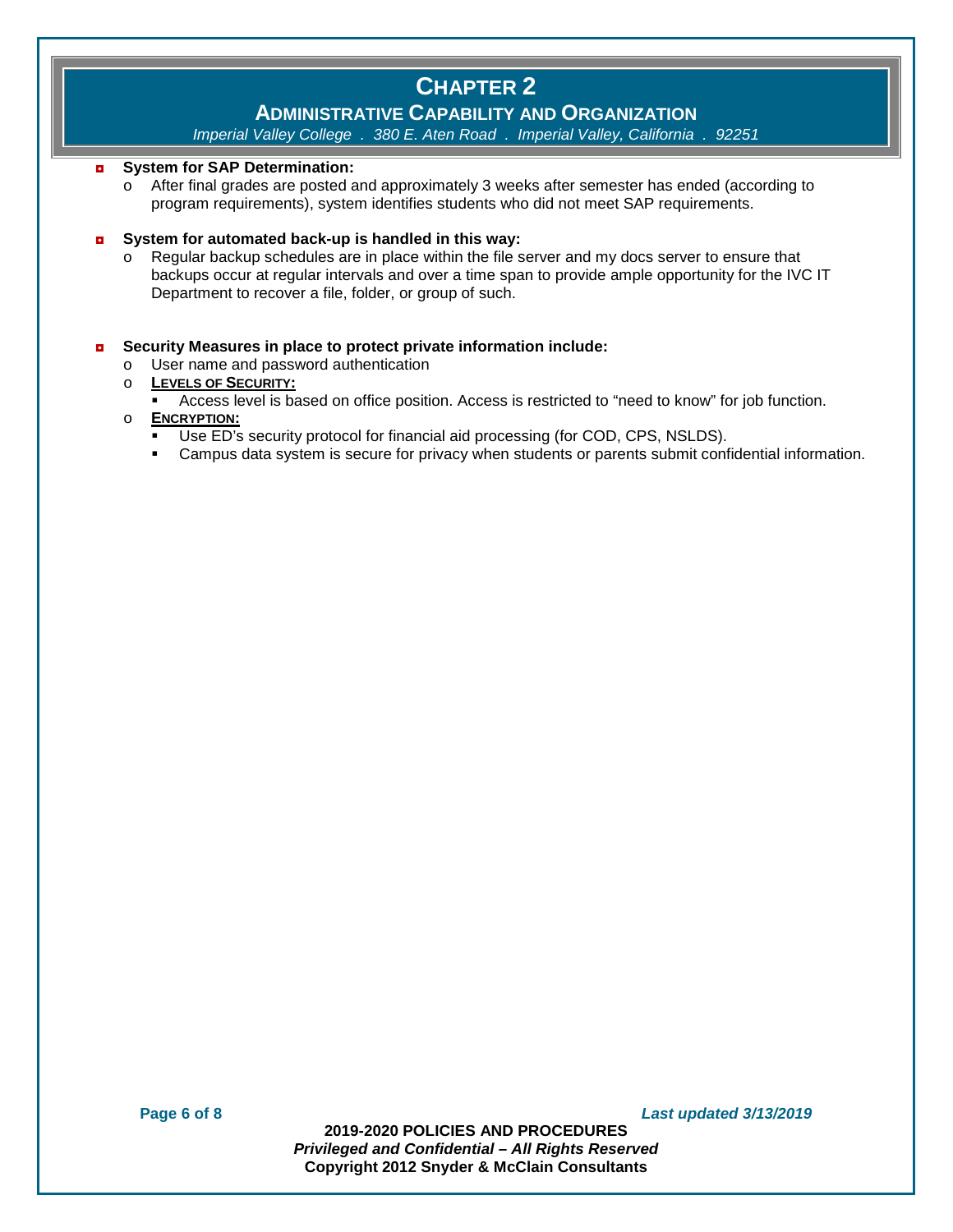**ADMINISTRATIVE CAPABILITY AND ORGANIZATION**

*Imperial Valley College . 380 E. Aten Road . Imperial Valley, California . 92251*

| 2.5 | <b>FINANCIAL AID COUNSELING</b><br>Administrative Capability | <b>Imperial Valley</b><br><b>College</b> |
|-----|--------------------------------------------------------------|------------------------------------------|
|     |                                                              |                                          |

**One of the ways an institution demonstrates its administrative capability is by providing financial aid counseling to eligible students who apply for Title IV, HEA program assistance**.

### **FINANCIAL AID COUNSELING TOPICS**

Counseling includes information regarding:

- 1. Source and amount of each type of aid offered;
- 2 Method by which aid is determined and disbursed, delivered, or applied to a student's account; and
- 3. Rights and responsibilities of the student with respect to enrollment at the institution and receipt of financial aid. This information includes:
	- o institution's refund policy,
	- $\circ$  requirements for the treatment of Title IV, HEA program funds when a student withdraws under §668.22,
	- o its standards of satisfactory progress, and
	- o other conditions that may alter the student's aid package.

All of these topics generally are covered through an institution's consumer information materials.

- ◘ At IVC the primary avenues used for consumer information are:
	- o [IVC's website,](http://www.imperial.edu/) in particular, the [Financial Aid and Scholarships](http://www.imperial.edu/students/financial-aid-and-scholarships/) page
	- o [IVC's College Catalog](https://www.imperial.edu/courses-and-programs/catalogs-and-schedules/#catalogs_section) 2019-2020

#### ◘ **REQUIRED TOPICS**

Examples of IVC information addressing the required topics are provided below:

- o **SOURCES AND AMOUNTS of each type of aid awarded:** 
	- Provided in a student's award letter which is accessed online via WebSTAR
	- **[How to Read Your](http://www.imperial.edu/students/financial-aid-and-scholarships/how-to-read-your-award-letter/) Award Letter**<br>**How Financial Aid is Awarded**
	- **[How Financial Aid is Awarded](http://www.imperial.edu/students/financial-aid-and-scholarships/applying-for-financial-aid/howfinancialaidisawarded/)**
	- **[Financial Aid Programs](http://www.imperial.edu/students/financial-aid-and-scholarships/financial-aid-programs/)**
	- Catalog Financial Aid Programs at IVC p.24
- o **METHOD by which aid is determined and disbursed, delivered or applied to a student's account:**
	- **[General Eligibility Requirements](http://www.imperial.edu/students/financial-aid-and-scholarships/general-eligibility-requirements/)**
	- **[How Financial Aid is Awarded](http://www.imperial.edu/students/financial-aid-and-scholarships/applying-for-financial-aid/howfinancialaidisawarded/)**
	- **[Financial Aid Payment](http://www.imperial.edu/students/financial-aid-and-scholarships/financial-aid-disbursement/) – Payment Dates**
	- **Disbursement Schedule 2019-2020**
	- **[Disbursement of Books and Supplies Policy](http://www.imperial.edu/students/financial-aid-and-scholarships/financial-aid-disbursement/disbursementofbooksandsuppliespolicy/)**
	- **Work Study Payroll**
	- **Financial Aid/Grant Payments**
- o **RIGHTS AND RESPONSIBILITIES OF STUDENT with respect to enrollment and receipt of financial aid**
	- **[Your Rights and Responsibilities](http://www.imperial.edu/students/financial-aid-and-scholarships/applying-for-financial-aid/yourrightsandresponsibilities/)**
	- **[Terms and Conditions of Award](http://www.imperial.edu/students/financial-aid-and-scholarships/student-terms-and-conditions-of-award/)**
- o **REFUND POLICY and the treatment of Title IV funds when a student withdraws**
	- **Return to Title IV Policy**<br>**Retains an 21 24**
	- **Catalog pp.21, 24**
	- **[Refunds](http://www.imperial.edu/faculty-and-staff/business-services/cashier-and-student-fees/)**

#### **Page 7 of 8** *Last updated 3/13/2019*